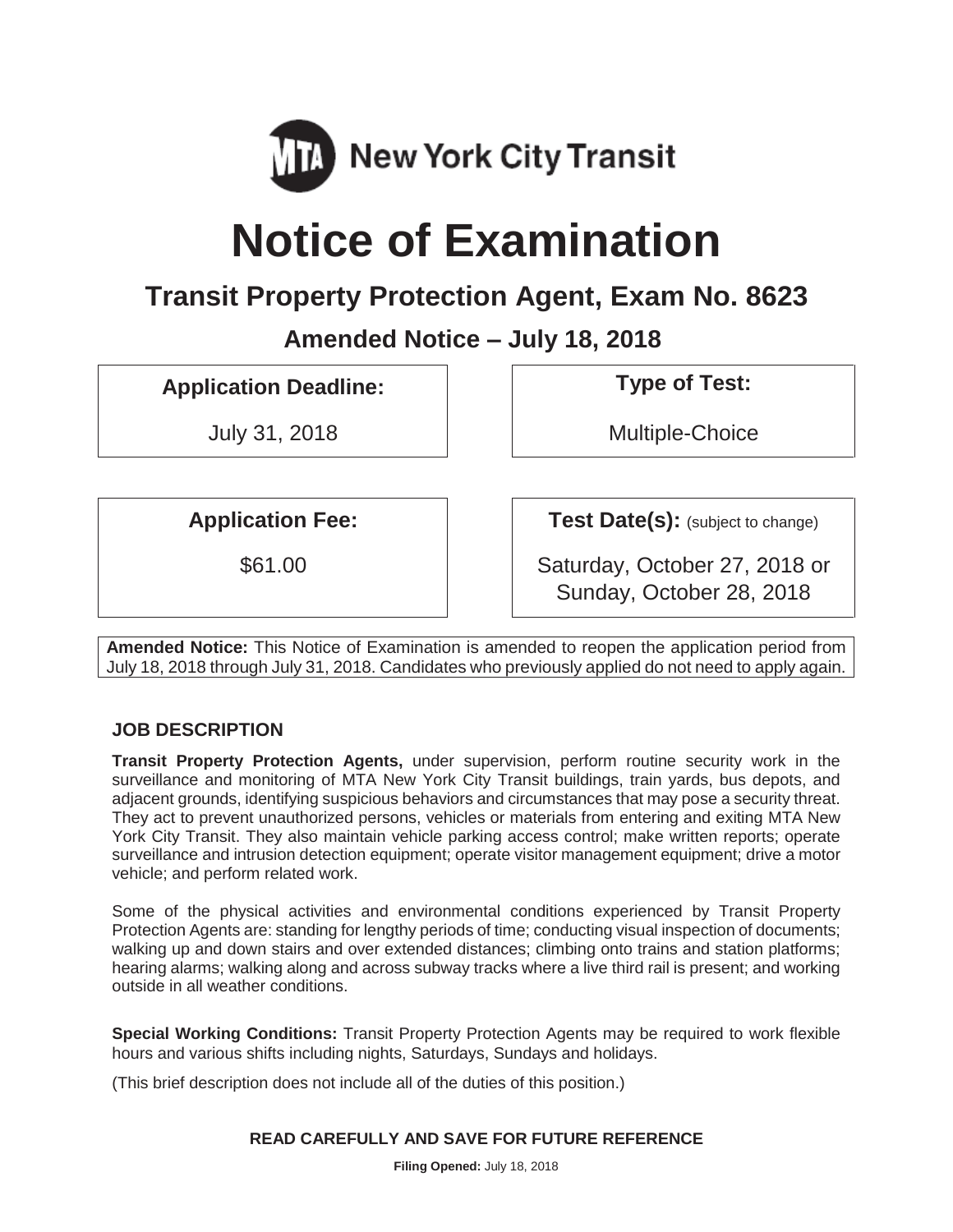### **SALARY AND BENEFITS**

The current minimum salary for Transit Property Protection Agent is \$19.78 per hour for a 40-hour work week increasing to \$28.25 in the sixth year of service. This rate is subject to change. The benefits of this position include, but are not limited to, night and weekend salary differentials, paid holidays, vacation and sick leave, a comprehensive medical plan and a pension plan.

#### **HOW TO QUALIFY**

**Education and Experience Requirements:** By the **last day of the Application Period** you must meet the following requirements:

A four-year high school diploma or its educational equivalent, approved by a State's Department of Education or a recognized accrediting organization **and** eighteen months of full-time experience, of which at least twelve months must have been continuous (with one employer) performing security work, **including at least two of the three duties below:** 

- a. Performing constant surveillance using closed-circuit television or patrolling a large facility or grounds. This must include recognizing and reporting suspicious behavior.
- b. Interacting with the general public, including confronting unauthorized personnel.
- c. Operating surveillance and intrusion detection equipment.

**Note:** Military experience as described above will be accepted.

**Foreign Education Fact Sheet (Required only if you need credit for your foreign education to meet the education and experience requirements):** If you were educated outside the United States, you must have your foreign education evaluated to determine its equivalence to education obtained in the United States. The services that are approved to make this evaluation, as well as instructions on how to submit this evaluation are listed on the *Foreign Education Fact Sheet.* When you contact the evaluation service, ask for a "document-by-document" (general) evaluation of your foreign education.

You will be required to indicate if you meet the education and experience requirements on the date that you are scheduled to take the multiple-choice test. You may also be required to complete additional forms in regards to the education and experience requirements at the time of appointment. You will be given the multiple-choice test before we verify your qualifications. You are responsible for determining whether or not you meet the qualification requirements for this examination prior to submitting your application. If you are marked "Not Qualified," your application fee will **not** be refunded and you will **not** receive a score.

#### **REQUIREMENTS TO BE APPOINTED**

**Driver License Requirement:** At the time of appointment, you must have a motor vehicle driver's license valid in the State of New York with no disqualifying restrictions that would preclude the performance of the duties of this title. If you have serious moving violations, a license suspension or an accident record, you may be disqualified. This license must be maintained for the duration of your employment in the title.

**New York State Security Guard Registration Requirement**: At the time of appointment, you must have a New York State Security Guard Registration Card or show valid proof of filing for a New York State Security Guard Registration Card between the start of the application period and your appointment date. By the end of the probationary period, you must possess this New York State Security Guard Registration Card as explained, generally, in Article 7-A of the New York State General Business Law ("the Security Guard Act"), and, specifically, in Section 89-h of the New York State General Business Law, entitled "Requirements for a [Security Guard] Registration Card.". Failure to secure this registration card will result in the termination of your employment. This registration card must be maintained for the duration of employment. (Continued)

#### **READ CAREFULLY AND SAVE FOR FUTURE REFERENCE**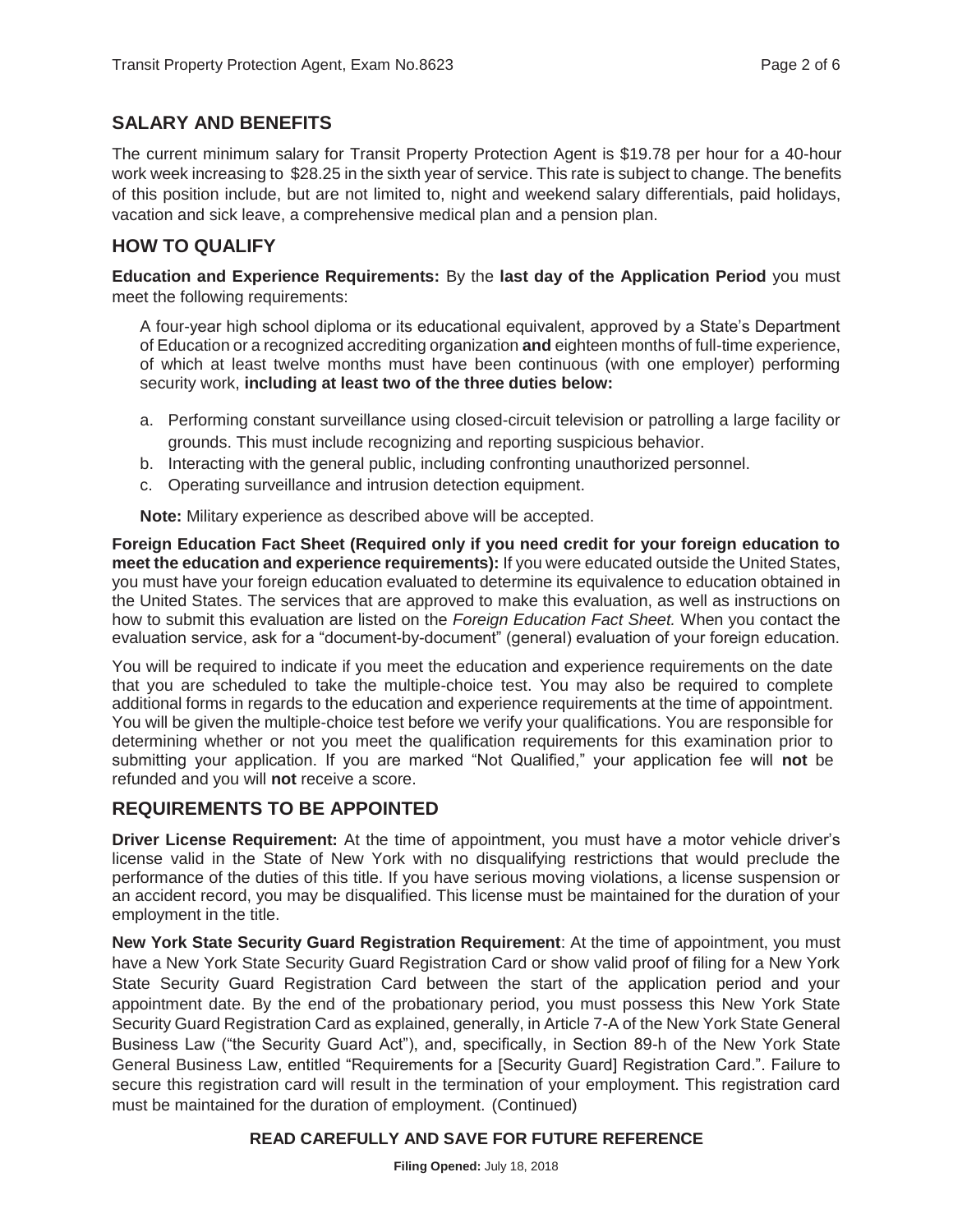#### **REQUIREMENTS TO BE APPOINTED (continued)**

**Medical Requirement:** Medical guidelines have been established for the position of Transit Property Protection Agent. You will be examined to determine whether you can perform the essential functions of the position. Where appropriate, a reasonable accommodation will be provided for a person with a disability to enable him or her to perform the essential functions of the job.

**Drug Screening Requirement:** You must pass a drug screening in order to be appointed.

**Residency:** New York City residency is not required for this position.

**English Requirement:** You must be able to understand and be understood in English.

**Proof of Identity:** Under the Immigration and Reform Control Act of 1986, you must be able to prove your identity and your right to obtain employment in the United States prior to employment with MTA New York City Transit.

### **HOW TO SUBMIT THE APPLICATION AND PAY THE APPLICATION FEE**

If you believe you meet the requirements in the "How to Qualify" section, submit an *Application* online by the last day of the application period unless you are requesting a Fee Waiver. Applicants who wish to request a Fee Waiver should refer to the "How to Submit an Application When Requesting a Fee Waiver" section below.

**Application Fee:** This fee is generally not refundable. Under special circumstances, you may be entitled to a refund. You should refer to the Department of Citywide Administrative Services (DCAS) Exam Regulations to determine if you are entitled to a refund prior to requesting a refund. You can refer to the bottom of the last page of this Notice of Examination for instructions on how to obtain a copy of the DCAS Exam Regulations.

#### **Online Applications:**

- 1. Apply using http://mta.info/nyct/hr/appexam.htm by the last day of the application period.
- 2. A major credit card or a bank card associated with a bank account must be used when applying online.
- 3. You will be given a confirmation number after you submit your *Application* and pay the application fee. Applicants who request a fee waiver must apply by mail.

Computers with internet access are available on a limited basis at branches of the New York Public Library, the Brooklyn Library and the Queens Library to patrons with a valid library card.

#### **HOW TO SUBMIT AN APPLICATION WHEN REQUESTING A FEE WAIVER**

Applicants who wish to request a Fee Waiver must obtain an *Application* in person at the MTA New York City Transit Exam Information Center (as indicated below) and must submit the *Application* and required forms by mail **by the last day of the application period.** 

MTA New York City Transit will not accept applications in person. Additional information on requesting an application fee waiver is available with the *Application*.

**MTA New York City Transit Exam Information Center:** Open Monday through Friday, from 9 AM to 3PM, in the lobby of 180 Livingston Street, Brooklyn, New York. Directions: take the A, C, F, or R trains to the Jay Street-Metro Tech Station, or the 2 or 3 trains to the Hoyt Street Station.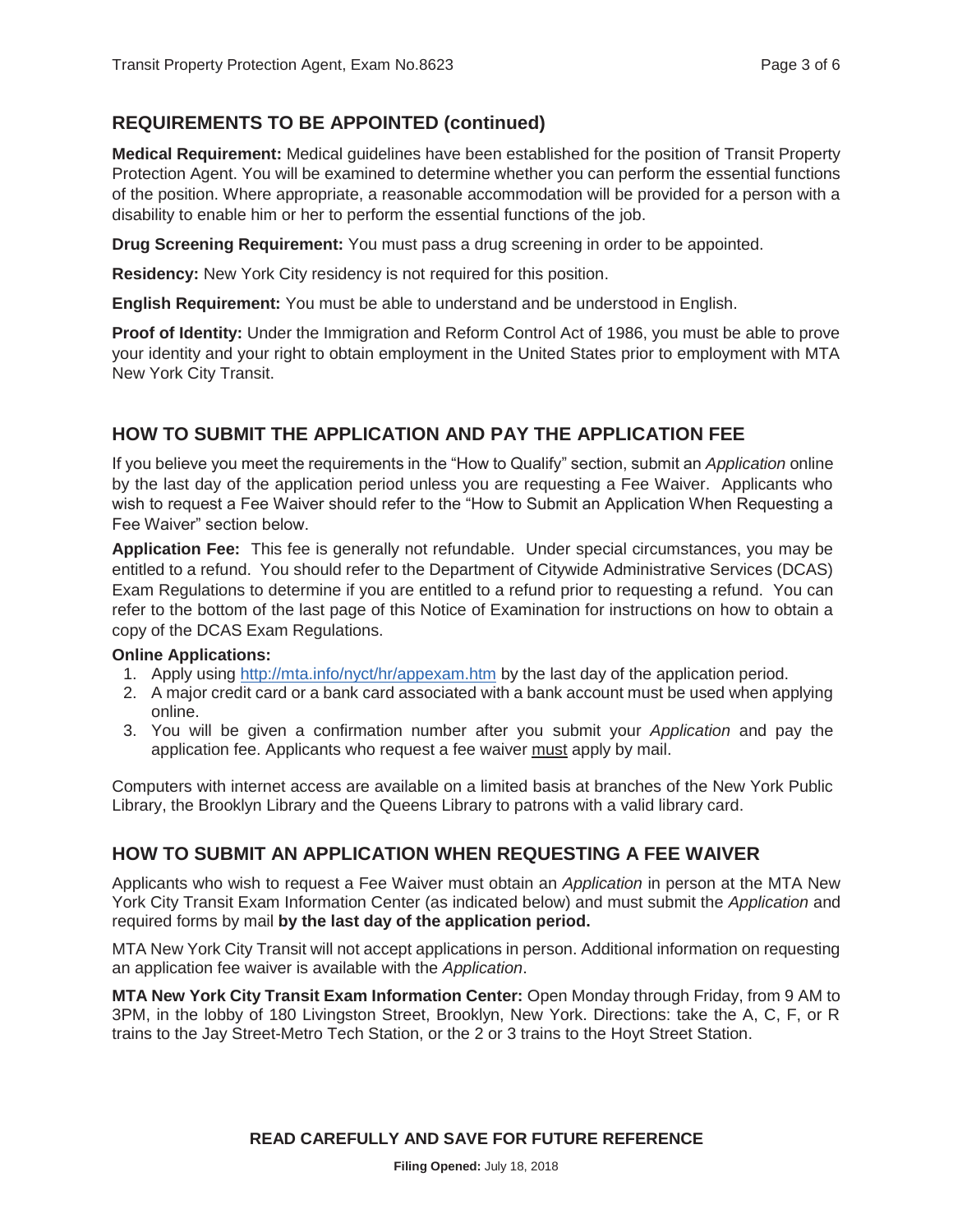### **ADMISSION LETTER**

An *Admission Letter* will be mailed to you about 10 days before the first date of the multiple-choice test. If you do not receive an *Admission Letter* at least 4 days before this date, you may obtain a duplicate letter at the MTA New York City Transit Exam Information Center (as indicated above). A paper copy of the *Admission Letter* is your ticket for admission to the test.

#### **THE TEST**

You will be given a competitive multiple choice test. A score of at least 70% is required to pass this test. Your score on this test will determine your place on the eligible list.

Veterans' or Disabled Veterans' Credit will be granted only to eligible passing candidates who request that they be applied. Veterans' or Disabled Veterans' Credit should be requested at the time of application, but **must** be requested before the date the eligible list is established. Claims for Veterans' or Disabled Veterans' Credit cannot be made once the eligible list is established.

The multiple-choice test may include questions that require the use of any of the following abilities:

**Written Comprehension** – The ability to understand written sentences and paragraphs. Example: Understanding written bulletins released by MTA New York City Transit.

**Written Expression** – The ability to use English words or sentences in writing so others will understand. Example: Writing incident reports regarding unusual occurrences.

**Memorization** – The ability to remember information, such as words, numbers, pictures and procedure. Example: Remembering safety procedures and details of an incident.

**Problem Sensitivity** – The ability to tell when something is wrong or is likely to go wrong. It includes being able to identify the whole problem as well as the elements of the problem. Example: Awareness of the types of persons and vehicles entering and exiting MTA New York City Transit property and identifying rule violations.

**Number Facility** – The ability involving the degree to which adding, subtracting, multiplying, and dividing can be done quickly and correctly. Example: Converting time to military time.

**Deductive Reasoning** – The ability to apply general rules to specific problems to come up with logical answers. It involves deciding if an answer makes sense. Example: Applying MTA New York City Transit rules and regulations to situations to determine the appropriate action that must be taken.

**Inductive Reasoning** – The ability to combine separate pieces of information, or specific answers to problems, to form general rules or conclusions. It includes coming up with a logical explanation for why a series of unrelated events occur together. Example: Identifying a suspicious and/or unsafe situation based on different issues observed, to form a conclusion about the incident.

**Information Ordering** – The ability to correctly follow a rule or set of rules to arrange things or actions in a certain order. The rule or sets of rules used must be given. The things or actions to be put in order can include numbers, letters, words, pictures, procedures, sentences, and mathematical or logical operations. Example: Following MTA New York City Transit Rules and Regulations procedures in the order given.

**Spatial Orientation** – The ability to tell where you are in relation to the location of some object or to tell where the object is in relation to you. Example: Reading maps and deciphering the layout of a building or property.

**Flexibility of Closure** – The ability to identify or detect a known pattern (such as a figure, word, or object) that is hidden in another material. Example: Identifying suspicious items (e.g. weapons) that may be hidden in a bag or on a person.

(Continued)

#### **READ CAREFULLY AND SAVE FOR FUTURE REFERENCE**

**Filing Opened:** July 18, 2018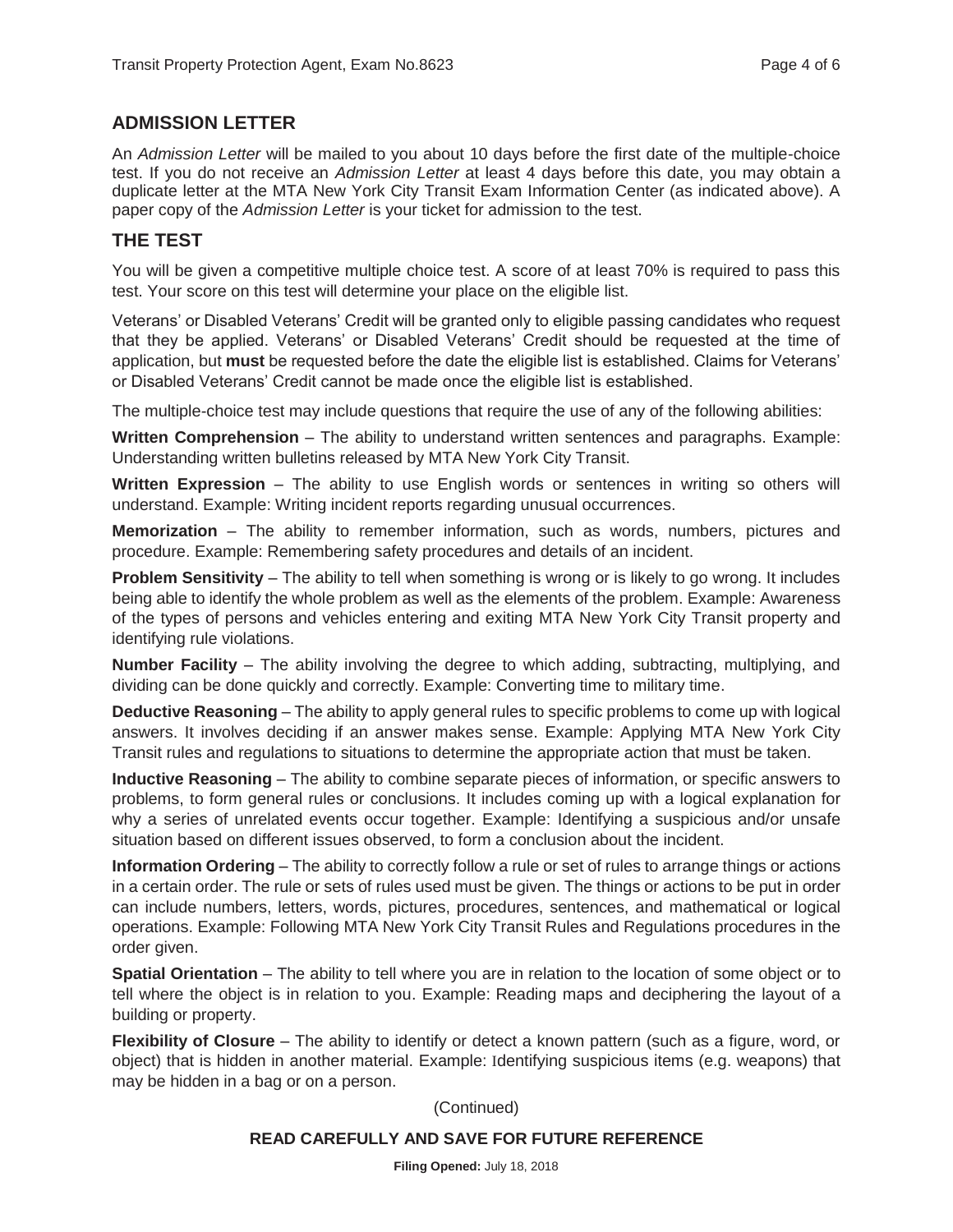#### **THE TEST (continued)**

**Visualization** – The ability to imagine how something will look after it is moved around or when its parts are moved or rearranged. Example: Identifying the orientation of a row of buildings (or other objects) and how the viewpoint changes when going from the front of the buildings to the back of the buildings.

#### **TEST ADMINISTRATION GUIDELINES**

**Warning**: You are not permitted to enter the test site with cellular phones, smart watches, beepers, pagers, cameras, portable media players, or other electronic devices. Calculators are permitted; however, they must be hand-held, battery or solar powered, and numeric only. Calculators with functions **other than** addition, subtraction, multiplication and division **are prohibited**. Electronic devices with an alphabetic keyboard or with word processing or data recording capabilities such as planners, organizers, etc. are prohibited. If you use any of these devices in the building at any time before, during or after the test, you may not receive your test results, your test score may be nullified, and your application fee will not be refunded.

You may not have any other person, including children, present with you while you are being processed for or taking the test and no one may wait for you inside of the test site while you are taking the test.

**Required Identification:** You are required to bring one (1) form of valid (non-expired) signature and photo bearing identification to the test site. The name that was used to apply for the exam must match the first and last name on the photo ID. A list of acceptable identification documents is provided below. If you do not have an acceptable ID, you may be denied testing. Acceptable forms of identification (bring one) are as follows: State issued driver's license, State issued identification card, US Government issued Passport, US Government issued Military Identification Card, US Government issued Alien Registration Card, Employer ID with photo, IDNYC or Student ID with photo.

**Leaving:** You must leave the test site once you finish the test. If you leave the test site after being fingerprinted but before finishing the test, you will not be permitted to re-enter. If you disregard this instruction and re-enter the test site, you may not receive your test results, your test score may be nullified, and your application fee will not be refunded.

# **THE TEST RESULTS**

If you meet the education and experience requirements and pass the multiple-choice test, your name will be placed on an eligible list and you will be given a list number. You will be notified by mail of your test results. If you meet all requirements and conditions, you will be considered for appointment when your name is reached on the eligible list.

#### **ADDITIONAL INFORMATION**

**Training:** If you are appointed, you will be required to complete and pass, before the end of the one-year probationary period, an approved track safety course. Those probationary employees who do not successfully complete this training course will be terminated from this position.

#### **SPECIAL ARRANGEMENTS**

**Special Test Accommodations:** If you plan to request special testing accommodations due to disability or an alternate test date due to your religious belief, follow the instructions included with your *Application* and mail your request to the address found in the "Correspondence" section below no later than 30 days prior to the first scheduled test date.

(Continued)

#### **READ CAREFULLY AND SAVE FOR FUTURE REFERENCE**

**Filing Opened:** July 18, 2018